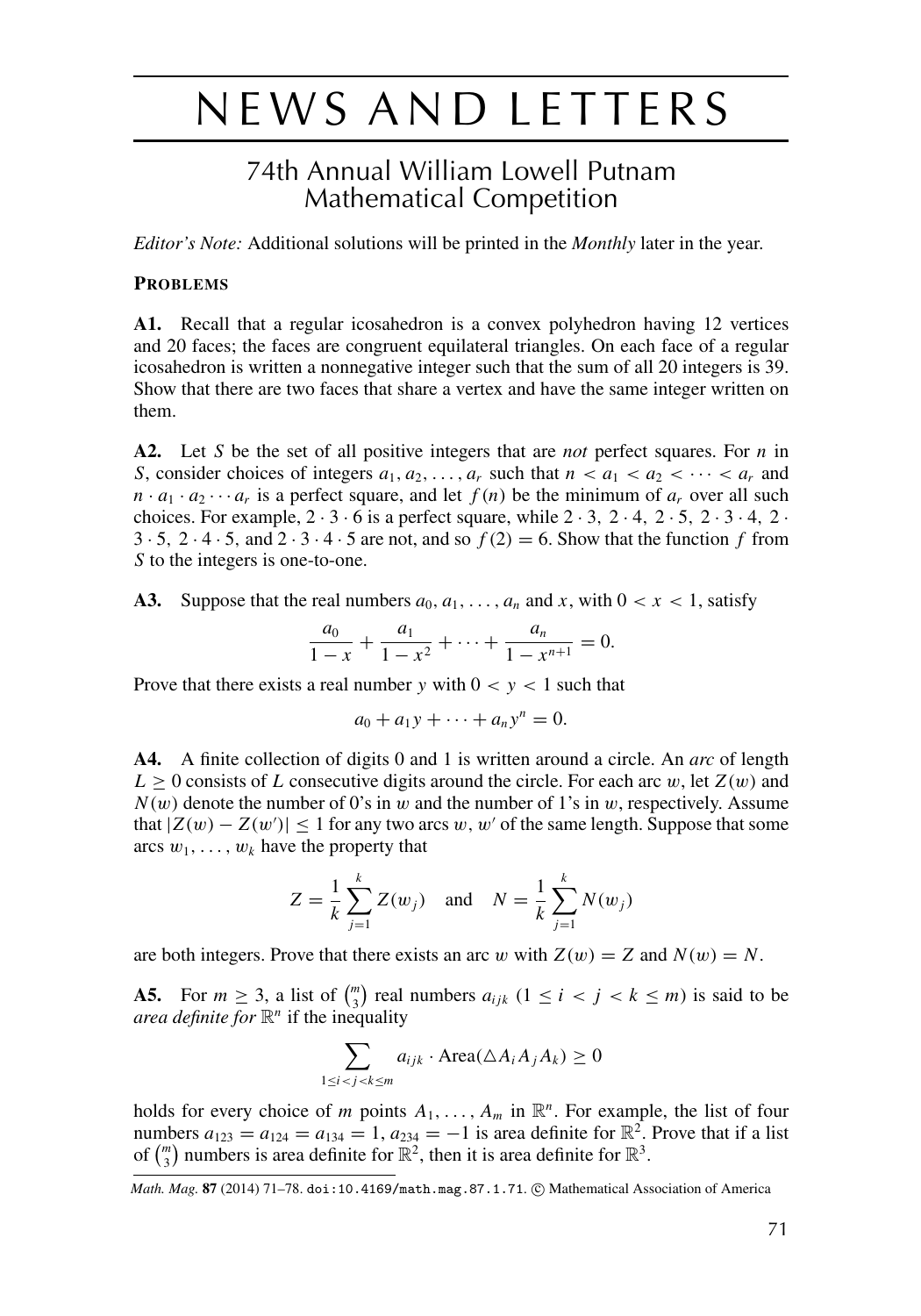Define a function  $w : \mathbb{Z} \times \mathbb{Z} \to \mathbb{Z}$  as follows. For  $|a|, |b| \leq 2$ , let  $w(a, b)$  be as  $A6.$ in the table shown; otherwise, let  $w(a, b) = 0$ .

| w(a, b) |   |  |  |   |  |  |
|---------|---|--|--|---|--|--|
|         |   |  |  | O |  |  |
|         |   |  |  |   |  |  |
|         |   |  |  |   |  |  |
| a       | 0 |  |  | 2 |  |  |
|         |   |  |  |   |  |  |
|         | 2 |  |  | Ζ |  |  |

For every finite subset S of  $\mathbb{Z} \times \mathbb{Z}$ , define

$$
A(S) = \sum_{(\mathbf{s}, \mathbf{s}') \in S \times S} w(\mathbf{s} - \mathbf{s}').
$$

Prove that if S is any finite nonempty subset of  $\mathbb{Z} \times \mathbb{Z}$ , then  $A(S) > 0$ . (For example, if  $S = \{(0, 1), (0, 2), (2, 0), (3, 1)\}\$ , then the terms in  $A(S)$  are 12, 12, 12, 12, 4, 4, 0,  $0, 0, 0, -1, -1, -2, -2, -4, -4.$ 

**B1.** For positive integers n, let the numbers  $c(n)$  be determined by the rules  $c(1) = 1$ ,  $c(2n) = c(n)$ , and  $c(2n + 1) = (-1)^n c(n)$ . Find the value of

$$
\sum_{n=1}^{2013} c(n)c(n+2).
$$

**B2.** Let  $C = \bigcup_{N=1}^{\infty} C_N$ , where  $C_N$  denotes the set of those 'cosine polynomials' of the form

$$
f(x) = 1 + \sum_{n=1}^{N} a_n \cos(2\pi nx)
$$

for which:

- (i)  $f(x) \ge 0$  for all real x, and
- (ii)  $a_n = 0$  whenever *n* is a multiple of 3.

Determine the maximum value of  $f(0)$  as f ranges through C, and prove that this maximum is attained.

**B3.** Let P be a nonempty collection of subsets of  $\{1, \ldots, n\}$  such that:

- (i) if S, S'  $\in \mathcal{P}$ , then  $S \cup S' \in \mathcal{P}$  and  $S \cap S' \in \mathcal{P}$ , and
- (ii) if  $S \in \mathcal{P}$  and  $S \neq \emptyset$ , then there is a subset  $T \subset S$  such that  $T \in \mathcal{P}$  and T contains exactly one fewer element than S.

Suppose that  $f : \mathcal{P} \to \mathbb{R}$  is a function such that  $f(\emptyset) = 0$  and

$$
f(S \cup S') = f(S) + f(S') - f(S \cap S') \quad \text{for all } S, S' \in \mathcal{P}.
$$

Must there exist real numbers  $f_1, \ldots, f_n$  such that

$$
f(S) = \sum_{i \in S} f_i
$$

for every  $S \in \mathcal{P}$ ?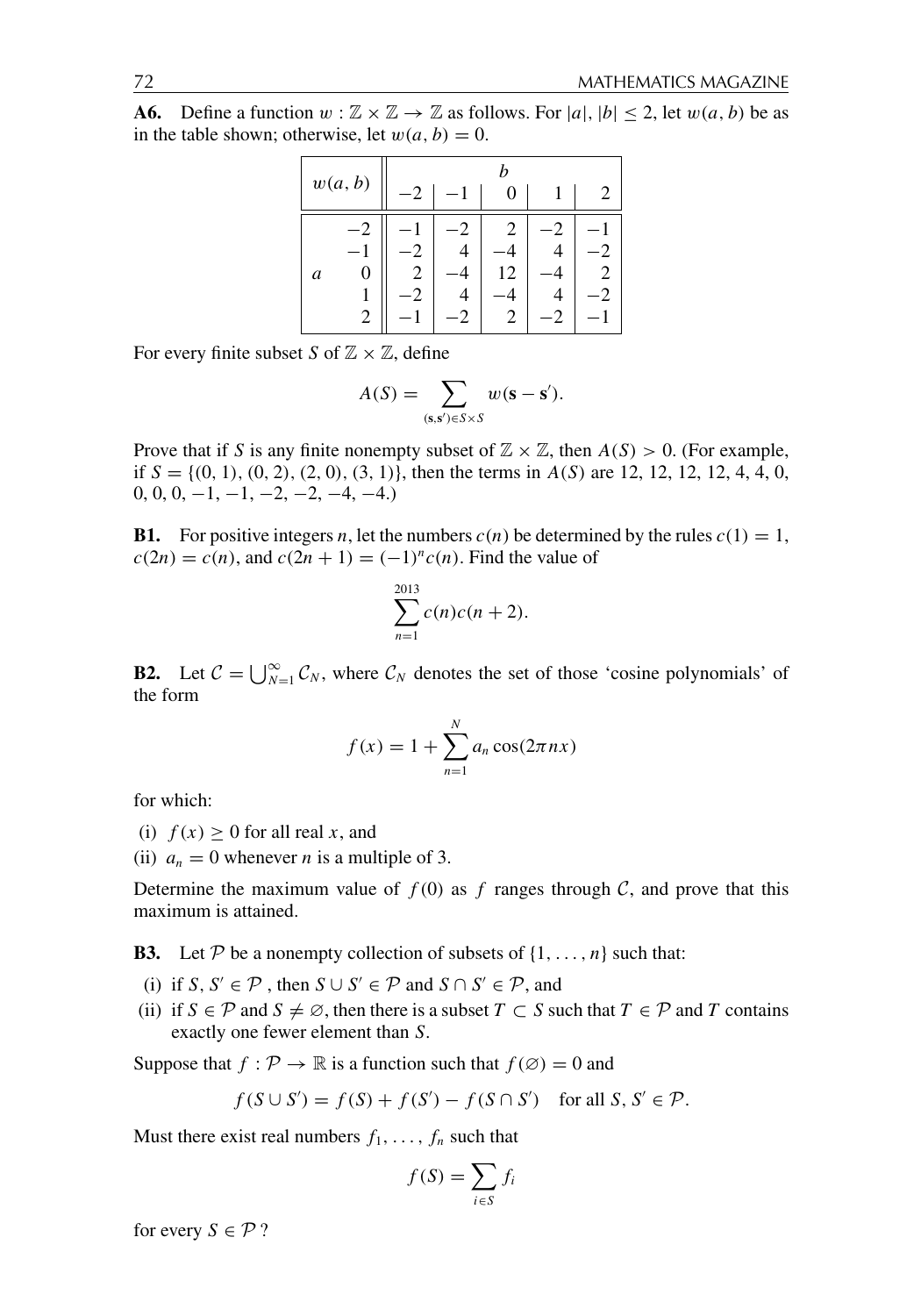**B4.** For any continuous real-valued function  $f$  defined on the interval [0, 1], let

$$
\mu(f) = \int_0^1 f(x) dx, \quad \text{Var}(f) = \int_0^1 (f(x) - \mu(f))^2 dx, \quad M(f) = \max_{0 \le x \le 1} |f(x)|.
$$

Show that if  $f$  and  $g$  are continuous real-valued functions defined on the interval [0, 1], then

$$
\text{Var}(fg) \le 2\text{Var}(f)M(g)^2 + 2\text{Var}(g)M(f)^2
$$

**B5.** Let  $X = \{1, 2, ..., n\}$ , and let  $k \in X$ . Show that there are exactly  $k \cdot n^{n-1}$  functions  $f: X \to X$  such that for every  $x \in X$  there is a  $j \ge 0$  such that  $f^{(j)}(x) \le$ k. [Here  $f^{(j)}$  denotes the jth iterate of f, so that  $f^{(0)}(x) = x$  and  $f^{(j+1)}(x) = x$  $f(f^{(j)}(x))$ .]

**B6.** Let  $n \ge 1$  be an odd integer. Alice and Bob play the following game, taking alternating turns, with Alice playing first. The playing area consists of  $n$  spaces, arranged in a line. Initially all spaces are empty. At each turn, a player either

- places a stone in an empty space, or
- $\bullet$  removes a stone from a nonempty space s, places a stone in the nearest empty space to the left of s (if such a space exists), and places a stone in the nearest empty space to the right of  $s$  (if such a space exists).

Furthermore, a move is permitted only if the resulting position has not occurred previously in the game. A player loses if he or she is unable to move. Assuming that both players play optimally throughout the game, what moves may Alice make on her first  $turn?$ 

## **SOLUTIONS**

**Solution to A1.** Label the vertices 1, 2, ..., 12. Let  $s_i$  denote the sum of the numbers on the five faces that meet at vertex *i*. Because each face contributes its number to exactly three of these vertex sums, we have  $\sum_{i=1}^{12} s_i = 3 \cdot 39 < 120$ . Thus, the average of the  $s_i$  is less than 10, and so there is an i for which  $s_i$  < 10. However, the sum of any five distinct nonnegative integers is at least  $0 + 1 + 2 + 3 + 4 = 10$ , so the five numbers that contribute to  $s_i$  are not distinct.

**Solution to A2.** Suppose not. Then there exist m and n in S with  $m < n$  and  $f(m) =$  $f(n)$ ; let  $n \cdot a_1 \cdot a_2 \cdots a_r$  and  $m \cdot b_1 \cdot b_2 \cdots b_s$  be corresponding products as in the problem statement (in particular, they are perfect squares), with  $a_r$ ,  $b_s$  minimal and  $a_r = b_s$ . If we multiply together these products, put the factors in nondecreasing order, and then omit all factors that appear twice (including  $a_r = b_s$ ), we will have a new product for  $m$  as in the problem statement, and the largest remaining factor in this product will be less than  $b_s$ , a contradiction.

**Solution to A3.** The claim is obviously true if  $a_0 = a_1 = \cdots = a_n = 0$ , so assume this is not the case. Define the nonzero polynomial

$$
f(x) = a_0x + a_1x^2 + a_2x^3 + \cdots + a_nx^{n+1}.
$$

If we use the expansion  $(1 - x^k)^{-1} = 1 + x^k + x^{2k} + x^{3k} + \cdots$ , which is absolutely convergent because  $0 < x < 1$ , we can rewrite the given condition as

$$
f(1) + f(x) + f(x^2) + f(x^3) + \dots = 0.
$$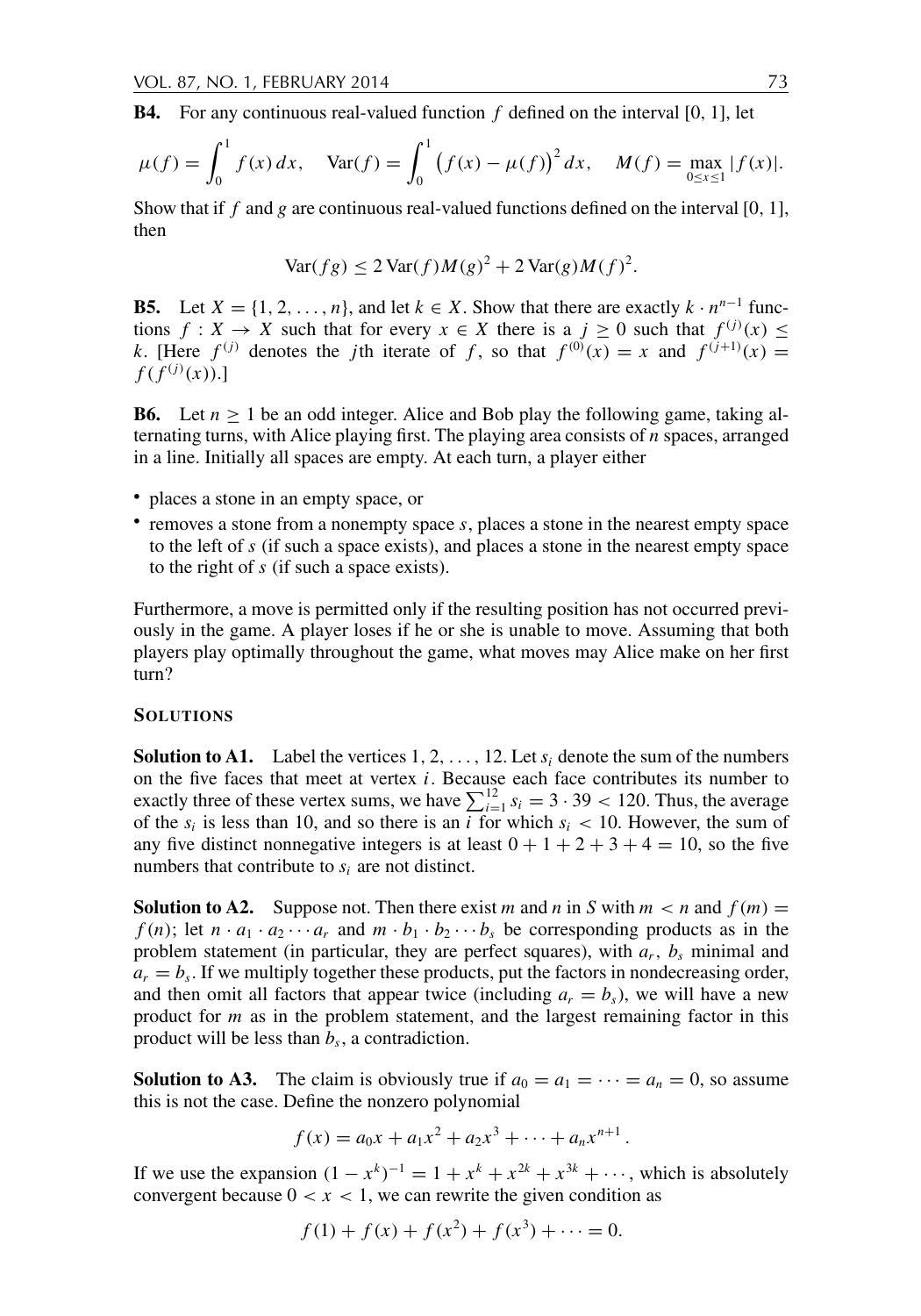Because  $f$  has finitely many roots, not all the terms in this sum can vanish, so there must be two nonzero terms of opposite sign. If these are  $f(x^i)$  and  $f(x^j)$  with  $i < j$ , then by the Intermediate Value Theorem there exists a number y in the interval  $(x^{j}, x^{i})$ such that  $f(y) = 0$ . But then  $0 < y < 1$  and  $f(y)/y = a_0 + a_1y + \cdots + a_ny^n = 0$ , so we are done.

**Solution to A4.** Let  $n$  be the total number of digits around the circle, and let  $W$ denote the whole circle, that is, the unique arc of length  $n$ .

Suppose  $L > 0$  is any integer. Consider the *n* arcs of length L beginning at each of the *n* positions. The total number of zeros they contain is  $LZ(W)$ , and so the average number of zeros they contain is  $LZ(W)/n$ . If this is not an integer, it follows that if w is an arc of length L, then  $Z(w)$  is either  $[L Z(W)/n]$  or  $[L Z(W)/n]$ , and both possibilities occur. If  $LZ(W)/n$  is an integer, it follows that if w is an arc of length L, then  $Z(w)$  is either  $L Z(W)/n$  or one of  $(L Z(W)/n) \pm 1$ ; but if one of the latter actually occurred, they couldn't both occur and so the average could not be  $L Z(W)/n$ . Thus  $Z(w) = L Z(W)/n$  for all such w. Write  $\alpha = Z(W)/n$ , and note that in either case  $Z(w) = [\alpha L]$  or  $[\alpha L]$  if w has length L, with both possibilities occurring for some  $w$ .

Under the assumption in the problem, let  $L = N + Z$ , so that  $L \in \mathbb{Z}$ . It is necessary and sufficient to show that there exists an arc of length  $L$  with  $Z$  zeros. Now consider our family of arcs  $w_1, \ldots, w_k$ , of lengths  $L_1, \ldots, L_k$  respectively, with average length  $L \in \mathbb{Z}$  and average number of zeros  $Z \in \mathbb{Z}$ . Then  $Z(w_i) = [\alpha L_i]$  or  $Z(w_i) = |\alpha L_i|$ for all j. In either case  $|Z(w_i) - \alpha L_i| < 1$ ; thus  $|Z - \alpha L| < 1$ , and Z is either  $\lceil \alpha L \rceil$ or  $\lfloor \alpha L \rfloor$ . Since both possibilities must occur as  $Z(w)$  for some arc w of length L, the result follows.

**Solution to A5.** Let  $T = \triangle DEF$  be an arbitrary triangle in  $\mathbb{R}^3$ , and let  $\mathbf{t} = \overrightarrow{DE} \times \overrightarrow{DF}$ ; then Area(T) = |t|/2. If we project T onto a plane P with unit normal vector **n**, then the area of that projection equals  $|\cos \theta| \cdot \text{Area}(T)$ , where  $0 \le \theta \le \pi$  is the angle between  $P$  and the plane that  $T$  lies in.

Now think of a variable vector **n** ranging over the unit sphere, and the corresponding normal plane P. We can integrate the areas of the projections  $\pi_n(T)$  of T onto P over all such  $n$  by using spherical coordinates with  $t$  in the direction of one of the poles. This yields

$$
\iint_{S^2} \text{Area}(\pi_{\mathbf{n}}(T)) dS = \int_0^{\pi} \int_0^{2\pi} |\cos \theta| \cdot \text{Area}(T) \cdot \sin \theta d\phi d\theta = 2\pi \cdot \text{Area}(T),
$$

and, conversely, we can express the area of  $T$  using the integral of the areas of the projections.

Now suppose that a given list of numbers  $a_{ijk}$  is area definite for  $\mathbb{R}^2$ . Then, for any points  $A_1, \ldots, A_m$  in  $\mathbb{R}^3$ , we have

$$
\sum_{1 \le i < j < k \le m} a_{ijk} \cdot \text{Area}(\triangle A_i A_j A_k)
$$
\n
$$
= \frac{1}{2\pi} \sum_{1 \le i < j < k \le m} a_{ijk} \cdot \iint_{S^2} \text{Area}(\pi_{\mathbf{n}}(\triangle A_i A_j A_k)) \, dS
$$
\n
$$
= \frac{1}{2\pi} \iint_{S^2} \sum_{1 \le i < j < k \le m} a_{ijk} \text{Area}(\triangle \pi_{\mathbf{n}}(A_i) \pi_{\mathbf{n}}(A_j) \pi_{\mathbf{n}}(A_k)) \, dS \ge 0,
$$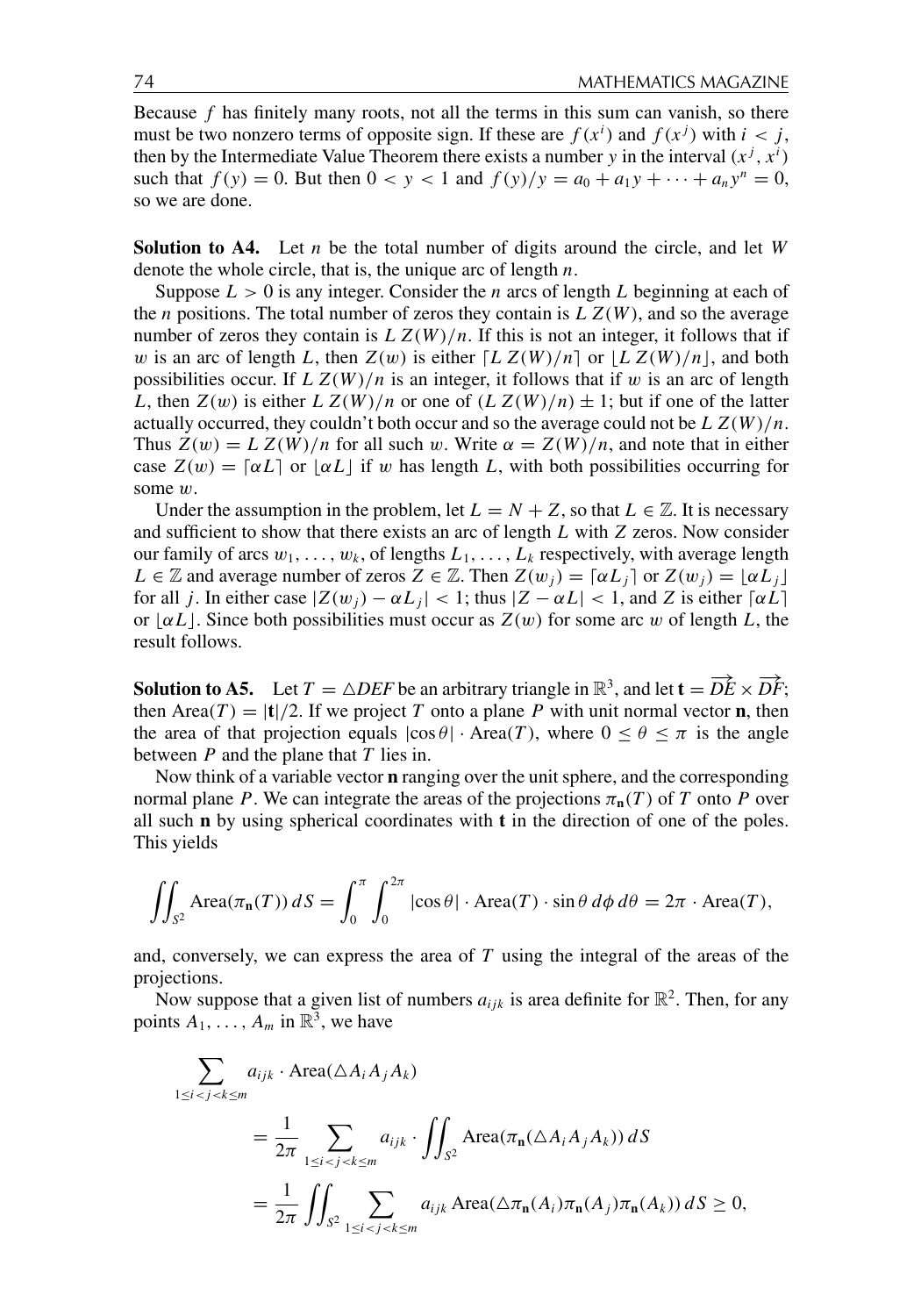where the last step uses the fact that the list of  $a_{ijk}$  is area definite for  $\mathbb{R}^2$ , applied to the points  $\pi_{n}(A_1), \ldots, \pi_{n}(A_m)$ .

**Solution to A6.** For  $0 \le x \le 1, 0 \le y \le 1$  let

$$
T(x, y) = \sum_{(a, b) \in \mathbb{Z} \times \mathbb{Z}} w(a, b) e^{2\pi i (ax + by)} \text{ and } A(x, y) = \sum_{\mathbf{s} = (s_1, s_2) \in S} e^{2\pi i (s_1 x + s_2 y)}
$$

(Note that  $T(x, y)$  is actually a finite sum, by the definition of  $w(a, b)$ .) Then

$$
|A(x, y)|^2 = \sum_{s \in S} e^{2\pi i (s_1 x + s_2 y)} \sum_{s' \in S} e^{-2\pi i (s'_1 x + s'_2 y)} = \sum_{(s, s') \in S \times S} e^{2\pi i ((s_1 - s'_1) x + (s_2 - s'_2) y)},
$$

<sub>SO</sub>

$$
T(x, y) |A(x, y)|^2 = \sum_{(a, b) \in \mathbb{Z} \times \mathbb{Z}} \sum_{(\mathbf{s}, \mathbf{s}') \in S \times S} w(a, b) e^{2\pi i ((a + s_1 - s'_1)x + (b + s_2 - s'_2)y)}
$$

If we integrate this over the unit square, each exponential with  $a + s_1 - s'_1 = b + s_2$  $s'_2 = 0$  will contribute 1, and all other contributions will be zero. Using the symmetry  $w(a, b) = w(-a, -b)$ , we can therefore write

$$
\int_0^1 \int_0^1 T(x, y) |A(x, y)|^2 dx dy = \sum_{(\mathbf{s}, \mathbf{s}') \in S \times S} w(\mathbf{s} - \mathbf{s}') = A(S).
$$

Thus, to show that  $A(S) > 0$ , it is enough to show that  $T(x, y) \ge 0$  for all x, y and that  $T(x, y) A(x, y)$  is not identically zero. Grouping the summands in  $T(x, y)$  with  $(a, b) \neq (0, 0)$  in conjugate pairs, we get

$$
T(x, y) = 12 - 8\cos 2\pi x - 8\cos 2\pi y + 4\cos 4\pi x + 4\cos 4\pi y
$$
  
+ 8 cos 2 $\pi$ (x+y) + 8 cos 2 $\pi$ (x-y) - 4 cos 2 $\pi$ (2x+y) - 4 cos 2 $\pi$ (2x-y)  
- 4 cos 2 $\pi$ (x+2y) - 4 cos 2 $\pi$ (x-2y) - 2 cos 4 $\pi$ (x+y) - 2 cos 4 $\pi$ (x-y)  
= 12 - 8 cos 2 $\pi$ x - 8 cos 2 $\pi$ y + 4(2 cos<sup>2</sup> 2 $\pi$ x - 1) + 4(2 cos<sup>2</sup> 2 $\pi$ y - 1)  
+ 16(cos 2 $\pi$ x)(cos 2 $\pi$ y) - 8(2 cos<sup>2</sup> 2 $\pi$ x - 1) cos 2 $\pi$ y  
- 8(2 cos<sup>2</sup> 2 $\pi$ y - 1) cos 2 $\pi$ x - 4(2 cos<sup>2</sup> 2 $\pi$ x - 1)(2 cos<sup>2</sup> 2 $\pi$ y - 1)  
= 16( $a^2$  +  $b^2$  +  $ab$  -  $a^2b$  -  $ab^2$  -  $a^2b^2$ ),

where  $a = \cos 2\pi x$  and  $b = \cos 2\pi y$ . Now  $-1 \le a, b \le 1$ ; if also  $ab \ge 0$ , then

$$
a^{2} + b^{2} + ab - a^{2}b - ab^{2} - a^{2}b^{2} = a^{2}(1 - b) + b^{2}(1 - a) + ab(1 - ab) \ge 0.
$$

On the other hand, if  $ab < 0$ , then

$$
a^{2} + b^{2} + ab - a^{2}b - ab^{2} - a^{2}b^{2} = (a + b)^{2} - ab(1 + a)(1 + b) \ge 0
$$

So we have shown that  $T(x, y) \ge 0$  for all x, y. Also, we see from the above that  $T(x, y)$  can only be zero if a and b are in the set  $\{-1, 0, 1\}$ , that is, if x and y are integer multiples of  $1/4$ . On the other hand,  $A(0, 0)$  is the cardinality of S, so by continuity,  $A(x, y)$  is nonzero for x, y sufficiently close to zero. Hence  $T(x, y) A(x, y)$  is not identically zero, and we are done.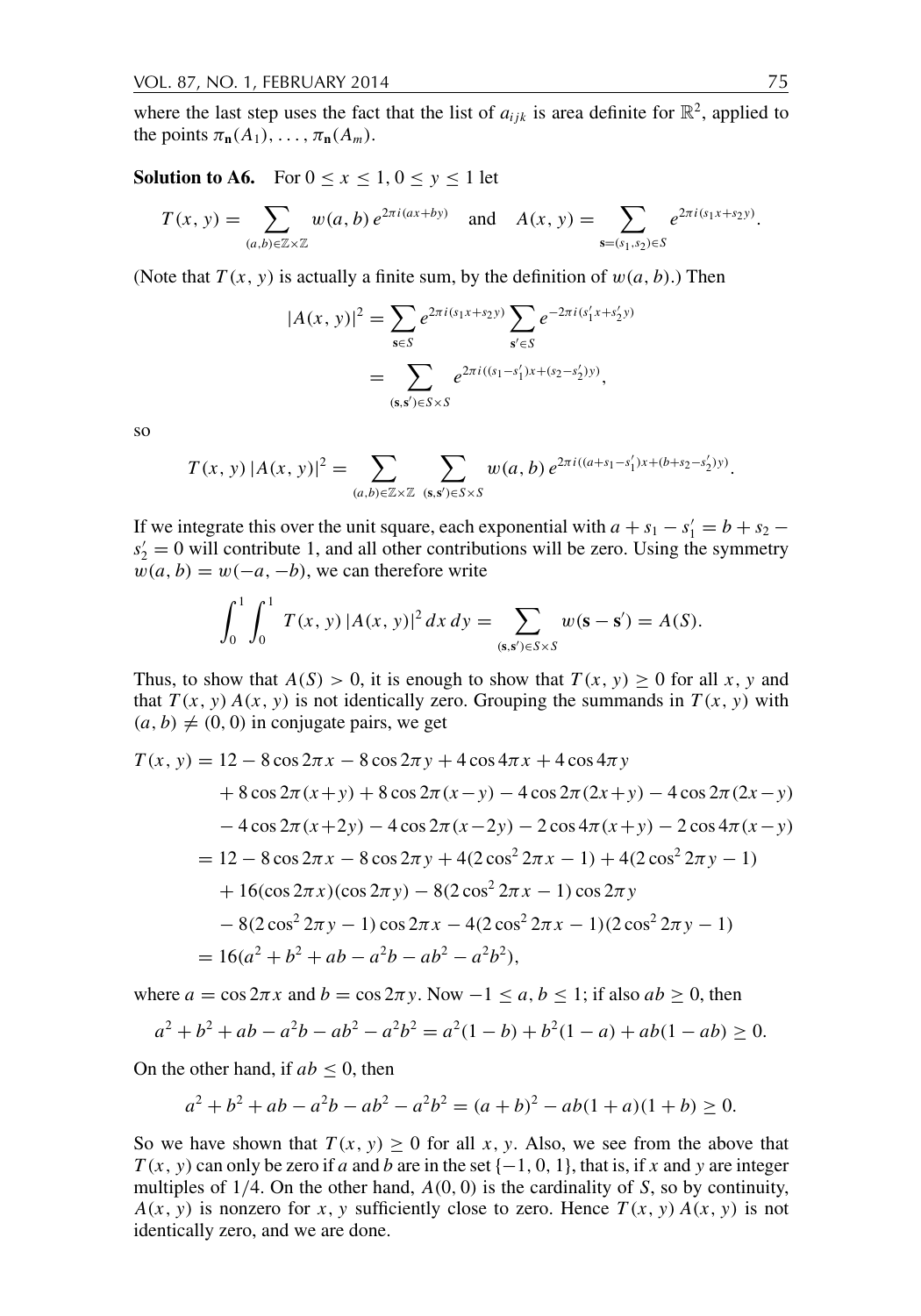**Solution to B1.** From the rules, we have  $c(2m)c(2m+2) = c(m)c(m+1)$  and

$$
c(2m + 1)c(2m + 3) = (-1)^{m}c(m)(-1)^{m+1}c(m + 1) = -c(m)c(m + 1).
$$

Therefore, the terms in the sum cancel in pairs, starting with the term for  $n = 2$ . Thus the sum is equal to  $c(1)c(3) = -1$ .

**Solution to B2.** First note that  $\cos(2\pi n/3) = -1/2$  for all integers *n* not divisible by 3. Therefore, for any f in  $C_N$ ,

$$
f(1/3) = 1 - \frac{1}{2} \sum_{n=1}^{N} a_n \ge 0,
$$

and so

$$
\sum_{n=1}^{N} a_n \le 2 \quad \text{and} \quad f(0) = 1 + \sum_{n=1}^{N} a_n \le 3.
$$

To show that 3 is in fact attained as a maximum value, consider

$$
f(x) = 1 + \frac{4}{3}\cos(2\pi x) + \frac{2}{3}\cos(4\pi x),
$$

which clearly satisfies (ii). As for (i), this can be checked by finding the critical points of  $f$ , or by noting that

$$
f(x) = \frac{1}{3}(2\cos(2\pi x) + 1)^2 = \frac{1}{3}\left(\frac{\sin(3\pi x)}{\sin(\pi x)}\right)^2.
$$

**Solution to B3.** Yes. First we show that if  $T_1, T_2 \in \mathcal{P}$ ,  $i \notin T_1, T_2$ , and  $T_1 \cup \{i\}$ ,  $T_2 \cup \{i\} \in \mathcal{P}$ , then

$$
f(T_1 \cup \{i\}) - f(T_1) = f(T_2 \cup \{i\}) - f(T_2).
$$

To see this, apply the condition on f to  $S = T_1 \cup \{i\}$ ,  $S' = T_2$  to get

$$
f(T_1 \cup T_2 \cup \{i\}) = f(T_1 \cup \{i\}) + f(T_2) - f(T_1 \cap T_2),
$$

and also apply it to  $S = T_1$ ,  $S' = T_2 \cup \{i\}$  to get

$$
f(T_1 \cup T_2 \cup \{i\}) = f(T_1) + f(T_2 \cup \{i\}) - f(T_1 \cap T_2);
$$

subtract the two equations from each other. Now we can define  $f_i$  to be the value of  $f(T \cup \{i\}) - f(T)$  for any set  $T \in \mathcal{P}$  for which  $i \notin T$  and  $T \cup \{i\} \in \mathcal{P}$ ; if there is no such set  $T$ ,  $f_i$  can be chosen arbitrarily. Then the desired equation

$$
f(S) = \sum_{i \in S} f_i
$$

follows by induction on the cardinality of  $S$ , using (ii).

**Solution to B4.** For any  $f$ , the quantity

$$
\int_0^1 (f(x) - a)^2 dx = \int_0^1 (f(x))^2 dx - 2\mu(f)a + a^2
$$

is a quadratic polynomial in a, which has its minimum when  $a = \mu(f)$ . Applying this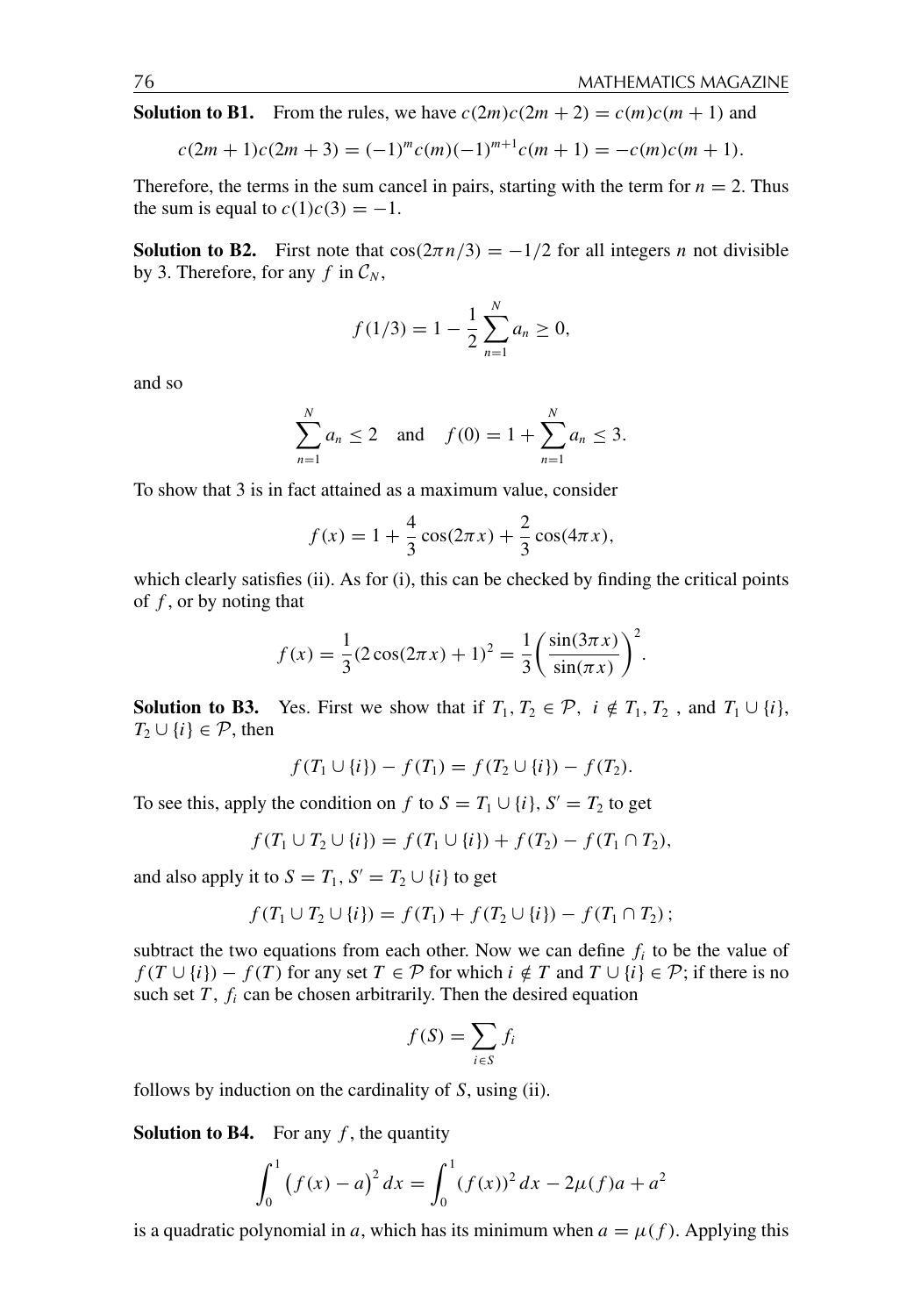to  $fg$ , we have

$$
\text{Var}(fg) = \int_0^1 (f(x)g(x) - \mu(fg))^2 dx \le \int_0^1 (f(x)g(x) - \mu(f)\mu(g))^2 dx.
$$

Now note that

$$
f(x)g(x) - \mu(f)\mu(g) = (f(x) - \mu(f))g(x) + (g(x) - \mu(g))\mu(f),
$$

and that

$$
((f(x) - \mu(f))g(x) + (g(x) - \mu(g))\mu(f))^2
$$
  
\n
$$
\leq 2\Big(((f(x) - \mu(f))g(x))^2 + ((g(x) - \mu(g))\mu(f))^2\Big).
$$

Thus.

$$
\int_0^1 (f(x)g(x) - \mu(f)\mu(g))^2 dx
$$
  
\n
$$
\leq 2 \int_0^1 ((f(x) - \mu(f))g(x))^2 dx + 2 \int_0^1 ((g(x) - \mu(g))\mu(f))^2 dx
$$
  
\n
$$
\leq 2 \int_0^1 (f(x) - \mu(f))^2 dx M(g)^2 + 2 \int_0^1 (g(x) - \mu(g))^2 dx M(f)^2,
$$

proving the stated result.

**Solution to B5** (based on a student paper). First note that to each of the functions to be counted we can associate a rooted forest (disjoint union of trees) with k connected components (the trees) with roots labeled  $1, 2, ..., k$  and vertices labeled  $1, 2, ..., n$ , namely the graph F with vertex set X and edges from x to  $f(x)$  whenever  $x \in X$  and  $x > k$ . The condition on the functions f is precisely what is needed to ensure that every vertex x does occur in exactly one of the trees (the one with root  $f^{(j)}(x)$ , where  $j \ge 0$  is minimal such that  $f^{(j)}(x) \le k$ ) and that there are no cycles. In fact, there is a bijection between the set of functions to be counted and the set of ordered pairs  $(F, g)$ , where F is such a forest and g is any function from  $\{1, 2, ..., k\}$  to  $\{1, 2, ..., n\}$ . In the forward direction, given  $f$ , the forest  $F$  is defined as above and the function  $g$  is the restriction of f to  $\{1, 2, ..., k\}$ . In the reverse direction, given  $(F, g)$ , the function f is defined by  $f(x) = g(x)$  for  $x \in \{1, 2, ..., k\}$  (that is, when x is one of the roots) and  $f(x)$  = the parent of x for  $x > k$ .

The number of possible functions g is  $n^k$ , so it remains to count the number of possible rooted forests  $F$ . Note that because the number of edges of any tree is one fewer than the number of vertices, the number of edges of such a forest is  $n - k$ . We now temporarily drop the restriction that the set of roots be  $1, 2, ..., k$  and, on the other hand, add a labeling on the *edges* of the forest.

Claim: The number of rooted forests with  $k$  connected components, vertices labeled  $1, 2, \ldots, n$ , and edges labeled  $1, 2, \ldots, n-k$  is

$$
A(n,k) = n^{n-k}(n-1)(n-2)\cdots(k+1)k = n^{n-k}\binom{n-1}{k-1}\cdot(n-k)!
$$

The proof of the claim is by induction on  $n - k$ ; for the base case  $n - k = 0$ , there is just one possible forest, and all is well. Given a rooted forest with  $k + 1$  components, vertices labeled  $1, 2, ..., n$ , and edges labeled  $1, 2, ..., n - k - 1$ , we can